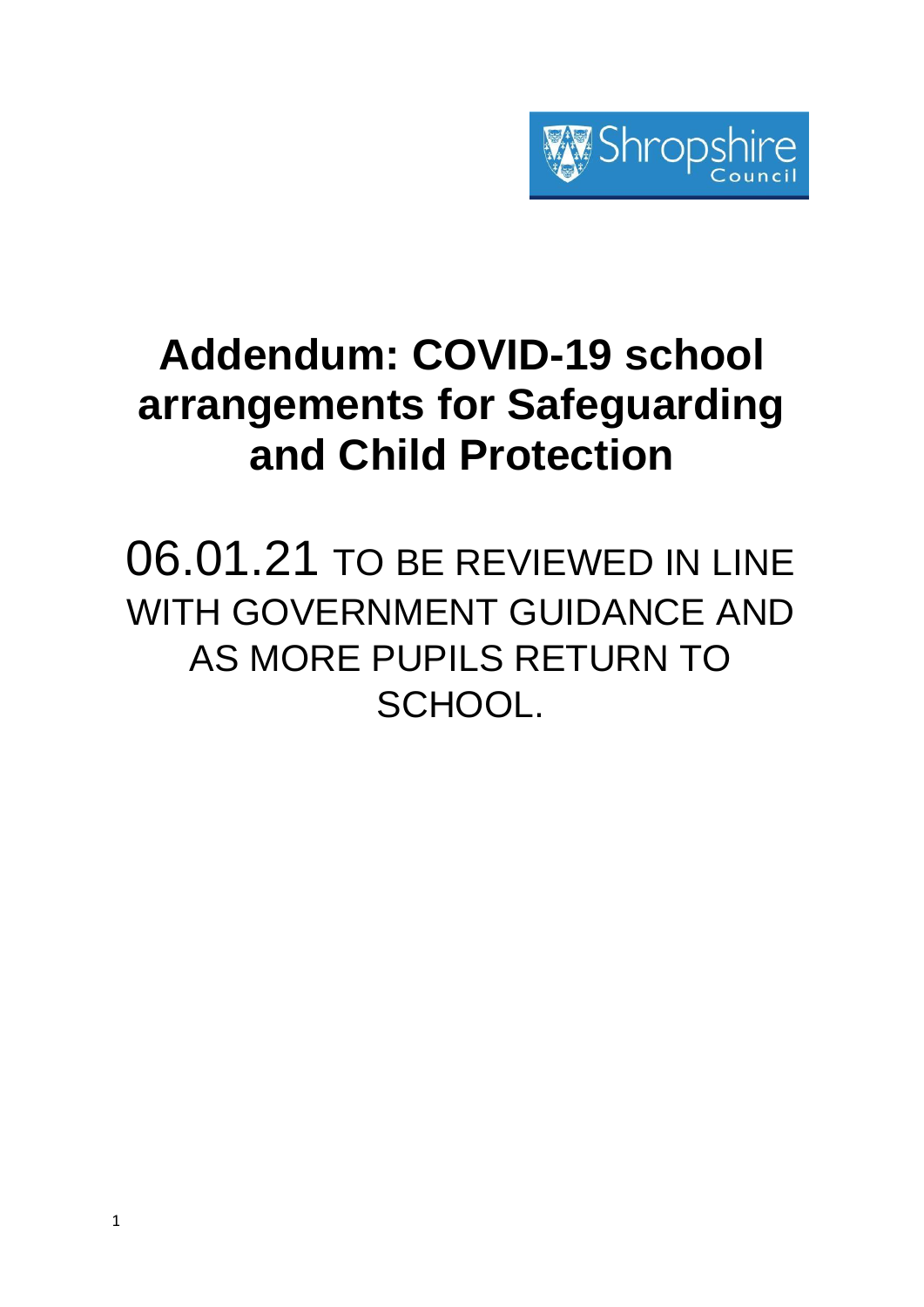| <b>Contents</b>                                   | Page |
|---------------------------------------------------|------|
| Purpose                                           | 3    |
| Designated safeguarding lead                      | 4    |
| Reporting a concern                               | 5    |
| Safeguarding training and induction               | 5    |
| Safer recruitment                                 | 5    |
| Managing contact with pupils                      | 6    |
| School attendance and engagement                  | 8    |
| Online safety                                     | 9    |
| Supporting children in school                     | 1    |
| Peer on peer abuse                                | 11   |
| Supporting children's mental health and wellbeing |      |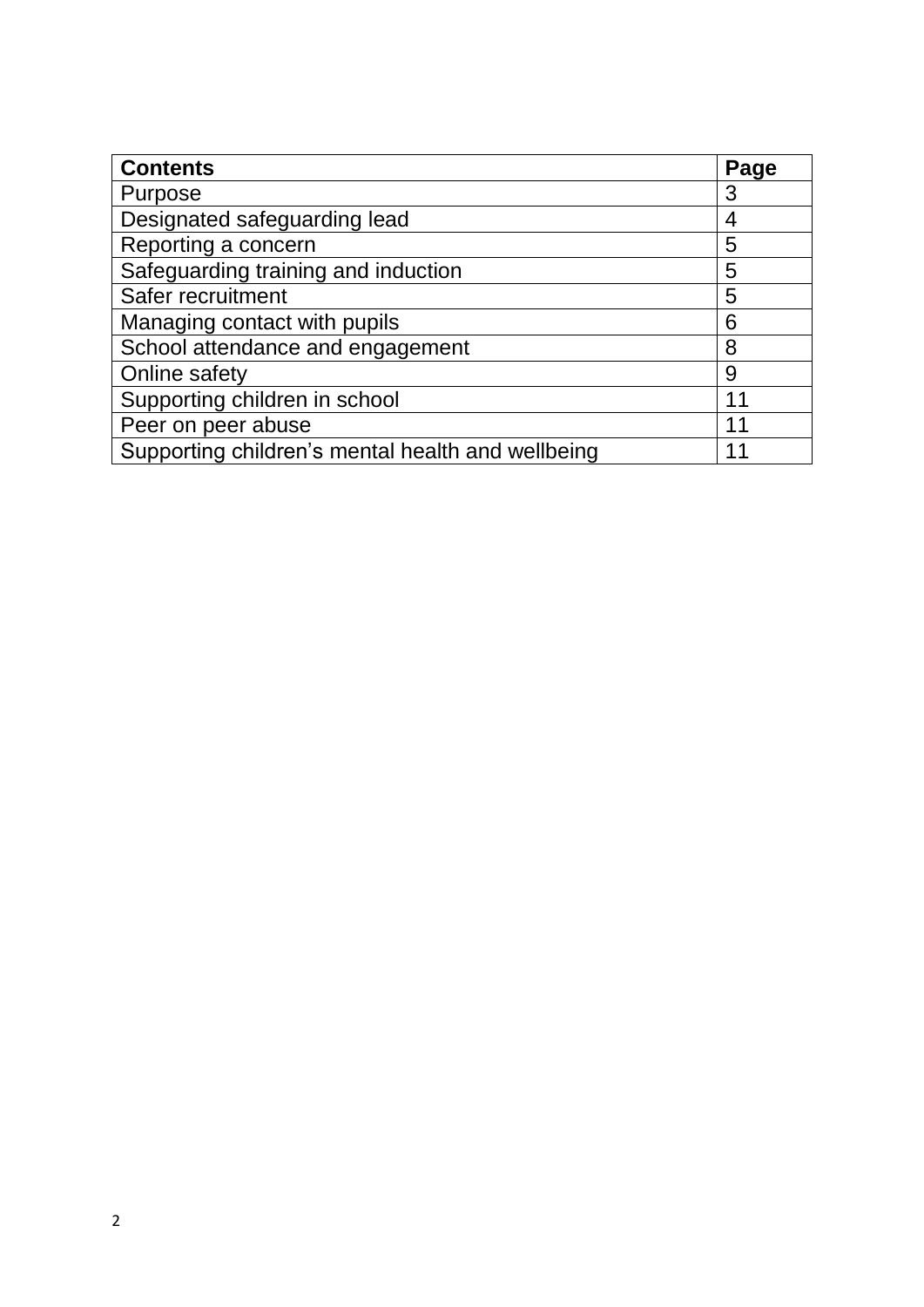# **Purpose**

This addendum must be unique to your school/setting and needs to reflect the practise within your school/setting. Keeping Children Safe in Education 2019 provides clarity that education settings should have their own individual safeguarding policy. Multi-Academy Trusts may have an overarching addendum policy, but each school must be able to include procedures and information that is particularly relevant to them. It is each settings responsibility to ensure their own policy is compliant with Keeping Children Safe in Education, Early Years Foundation Stage and [Coronavirus \(COVID-19\): safeguarding in](https://www.gov.uk/government/publications/covid-19-safeguarding-in-schools-colleges-and-other-providers/coronavirus-covid-19-safeguarding-in-schools-colleges-and-other-providers#staff-training-and-safeguarding-induction)  [schools, colleges and other providers.](https://www.gov.uk/government/publications/covid-19-safeguarding-in-schools-colleges-and-other-providers/coronavirus-covid-19-safeguarding-in-schools-colleges-and-other-providers#staff-training-and-safeguarding-induction)

From 05th January 2021 parents were asked to keep their children at home, wherever possible, and for schools to remain open only for those children of workers critical to the COVID-19 response - who absolutely need to attend.

Schools and all childcare providers were asked to provide care for a limited number of children - children who are vulnerable, and children whose parents are critical to the COVID-19 response and cannot be safely cared for at home.

This addendum of the Trinity Primary School Child Protection and Safeguarding policy contains details of our individual safeguarding arrangements. We will follow [Coronavirus](https://www.gov.uk/government/publications/covid-19-safeguarding-in-schools-colleges-and-other-providers/coronavirus-covid-19-safeguarding-in-schools-colleges-and-other-providers#staff-training-and-safeguarding-induction)  [\(COVID-19\): safeguarding in schools, colleges and other providers](https://www.gov.uk/government/publications/covid-19-safeguarding-in-schools-colleges-and-other-providers/coronavirus-covid-19-safeguarding-in-schools-colleges-and-other-providers#staff-training-and-safeguarding-induction) and regularly review as and when more pupils return to school.

| Role                     | <b>Name</b> | Contact | Email                          |
|--------------------------|-------------|---------|--------------------------------|
|                          |             | number  |                                |
| Designated               | John Rowe   | 01743   | head@trinity.shropshire.sch.uk |
| Safeguarding Lead        |             | 850227  |                                |
| <b>Deputy Designated</b> | <b>Jack</b> | 01743   | head@trinity.shropshire.sch.uk |
| Lead                     | Pittaway    | 850227  |                                |

# **Key contacts**

#### Additional Contacts:

| Role              | <b>Name</b>        | Contact<br>number | Email                             |
|-------------------|--------------------|-------------------|-----------------------------------|
| Safeguarding Lead | Ruth Aspin   01743 | 850227            | aspin.r@trinity.shropshire.sch.uk |

# **What is the definition of vulnerable children in relation to this guidance?**

Those who have a social worker including children who have a child protection plan and those who are looked after by the local authority. A child may also be deemed vulnerable if they have been assessed as being in need or otherwise meet the definition in Section 17 of the Children Act 1989.

or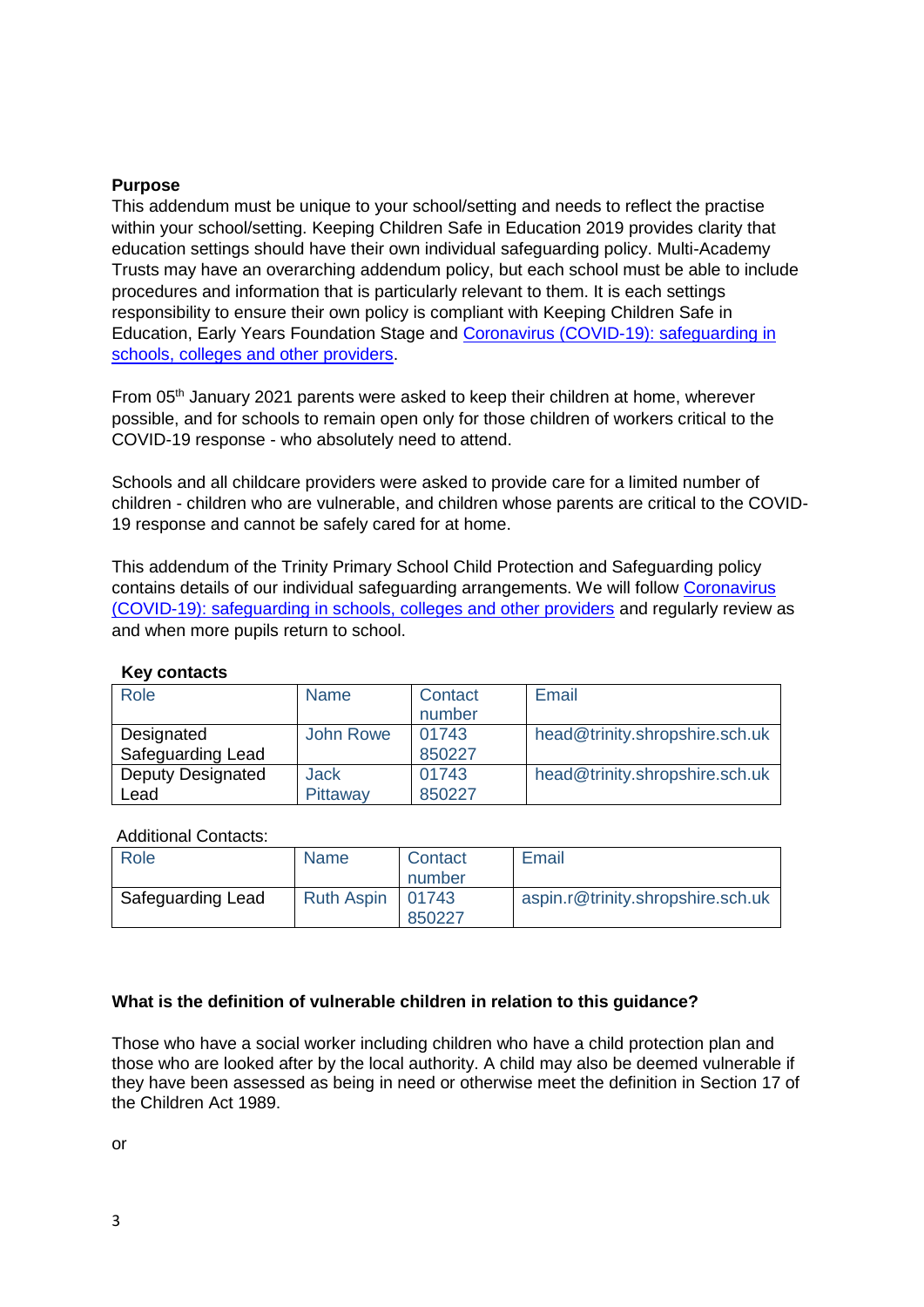Those children where professionals are concerned that they may be at increased risk of significant harm if they are not in school; this could be due to contextual safeguarding issues or existing or new pressures within a family household.

# **1.Designated Safeguarding Lead**

Trinity Primary School has a Designated Safeguarding Lead (DSL) and a Deputy DSL.

The Designated Safeguarding Lead is: John Rowe

The Deputy Designated Safeguarding Lead is: Jack Pittaway

The optimal scenario is to have a trained DSL (or deputy) available on site. Where this is not the case a trained DSL (or deputy) will be available to be contacted via phone or online video, for example, when working from home.

Where a trained DSL (or deputy) is not on site, in addition to the above, a senior leader will assume responsibility for co-ordinating safeguarding on site. This might include updating and managing access to child protection records and liaising with the offsite DSL (or deputy) and as required liaising with children's social care where they require access to children in need and/or to carry out statutory assessments.

It is important that all staff and volunteers have access to a trained DSL (or deputy). On each day, the staff on site will be made aware of who that person is and how to contact them.

The DSL will continue to engage with social workers, and attend all multi-agency meetings, which can be done remotely.

The DSL (or deputy) should provide support to teachers and pastoral staff to ensure that contact is maintained with children (and their families) who are not yet returning to school or college. Where possible staff should try and speak directly to children to help identify any concerns. Staff should be encouraged (where possible) to make calls from the school or college site via school or college phones and devices. Where staff use personal phones to make calls, they should withhold their personal number.

# **2. Reporting a concern**

Where staff have a concern about a child, they should continue to follow the process outlined in the school Child Protection & Safeguarding Policy.

If a member of staff cannot access children's safeguarding records from home, they should email the Designated Safeguarding Lead and Headteacher. This will ensure that the concern is received.

Staff are reminded of the need to report any concern immediately and without delay.

Our School recognises that there will be challenges as children start to return to school after lockdown. Trinity CofE Primary School will ensure that there are opportunities for staff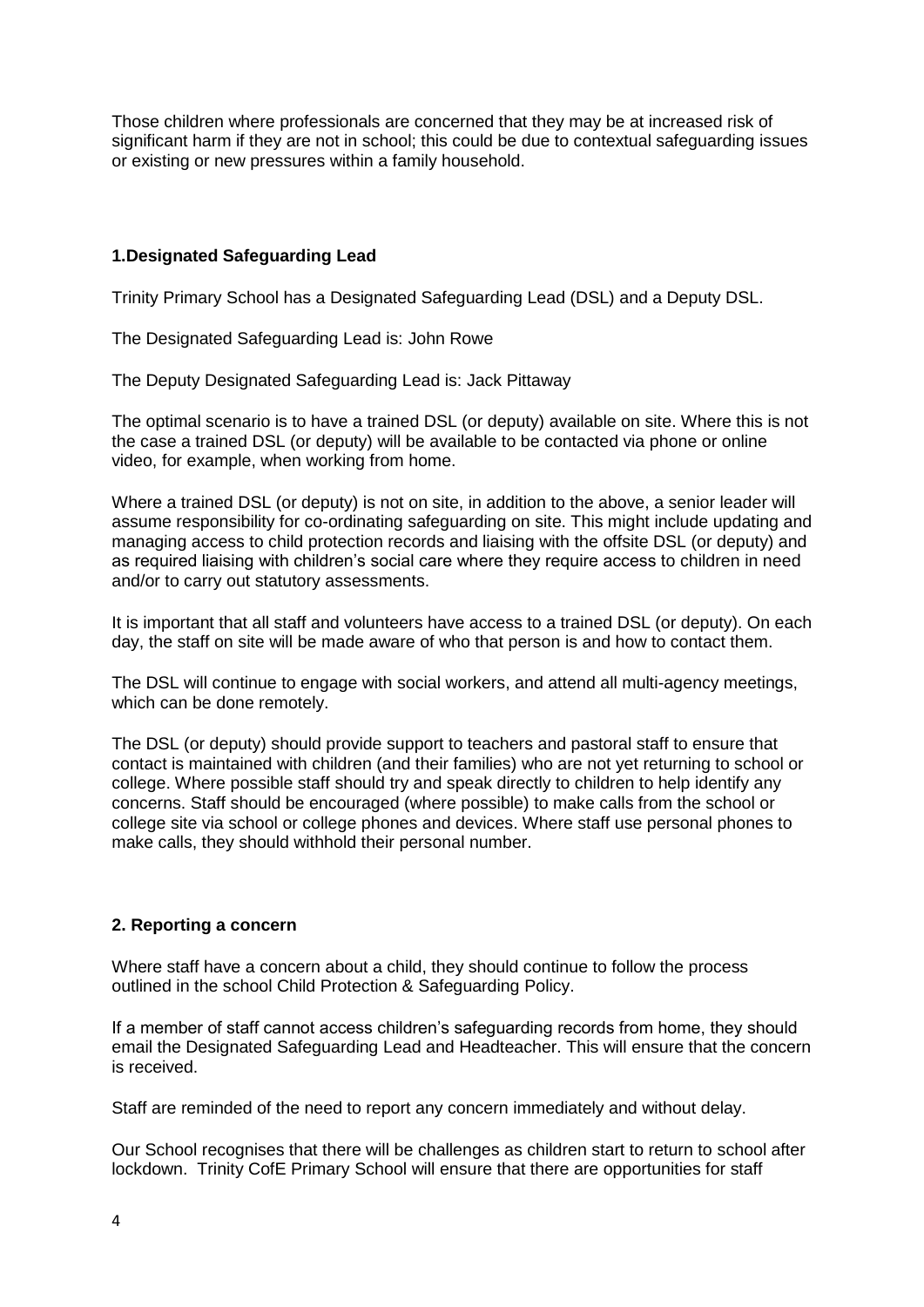members to have conversations with children to discuss their experience of being at home during lockdown. The school recognise that some children will have been exposed to further abuse and neglect and will therefore provide opportunities to enable children to talk about any worries they may have. Trinity CofE Primary School will do this by providing support through 1:1 discussion with our Emotional Literacy Support Assistant (ELSA), 1:1 discussion with the Teacher, through Well-being resources available online, etc.

Where staff are concerned about an adult working with children in the school, they should report the concern to the Headteacher. If there is a requirement to make a notification to the Headteacher whilst away from school, this should be done verbally and followed up with an email to the Headteacher.

Concerns around the Headteacher should be directed to the Chair of Governors: Mr Roger Evans

# **3. Safeguarding training and induction**

DSL training is very unlikely to take place whilst there remains a threat of the COVID 19 virus. Shropshire will be delivering DSL update training from June 2020 if possible.

For the period COVID-19 measures are in place, a DSL (or deputy) who has been trained will continue to be classed as a trained DSL (or deputy) even if they miss their refresher training.

All existing school staff have had safeguarding training and have read part 1 of Keeping Children Safe in Education (2019). The DSL should communicate with staff any new local arrangements, so they know what to do if they are worried about a child.

Where new staff are recruited, or new volunteers enter Trinity CofE Primary School, they will continue to be provided with a safeguarding induction.

Upon arrival, they will be given a copy of the School's child protection policy, confirmation of local processes and confirmation of DSL arrangements.

The DSLs (and deputies) at Trinity CofE Primary School will continue to do what they reasonably can to keep up to date with safeguarding developments, such as via Shropshire Safeguarding Community Partnerships, newsletters and professional advice groups (ELSA support).

# **4. Safer recruitment/volunteers and movement of staff**

It remains essential that people who are unsuitable are not allowed to enter the children's workforce or gain access to children. When recruiting new staff, the school will continue to follow the relevant safer recruitment processes for their setting, including, as appropriate, relevant sections in part 3 of Keeping Children Safe in Education (2019) (KCSIE).

In response to COVID-19, the Disclosure and Barring Service (DBS) has made changes to its guidance on standard and enhanced DBS identification checking to minimise the need for face-to-face contact.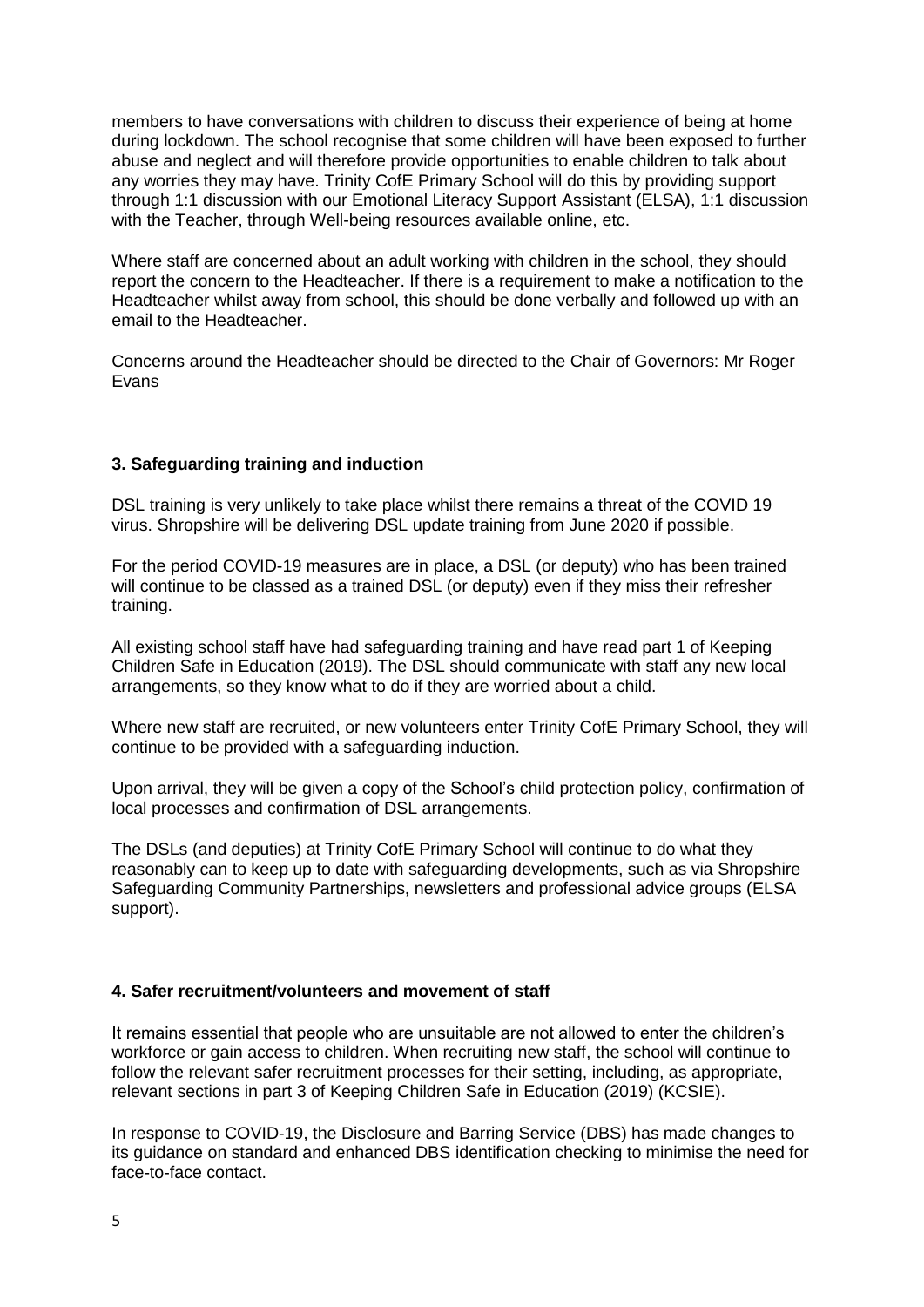If staff are deployed from another education or children's workforce setting to our school, we will take into account the DfE supplementary guidance on safeguarding children during the COVID-19 pandemic and will accept portability as long as the current employer confirms in writing that:

- the individual has been subject to all safer recruitment checks set out in Keeping Children Safe in Education 2019, including an enhanced DBS and children's barred list check
- the individual has been subject to relevant child protection training
- there are no known concerns about the individual's suitability to work with children
- there is no ongoing disciplinary investigation relating to that individual.

There is no requirement to obtain a new DBS check for returning staff who have continued to be employed but have not been working in regulated activity during partial school closures. If for any reason the school or college have concerns about the individual, they may obtain a new check in the usual way.

Where Trinity Primary School are utilising volunteers, we will continue to follow the checking and risk assessment process as set out in paragraphs 167 to 172 of KCSIE. Under no circumstances will a volunteer who has not been checked be left unsupervised or allowed to work in regulated activity.

Trinity Primary School will continue to follow the legal duty to refer to the DBS anyone who has harmed or poses a risk of harm to a child or vulnerable adult. Full details can be found at paragraph 163 of KCSIE.

Trinity Primary School will continue to consider and make referrals to the Teaching Regulation Agency (TRA) as per paragraph 166 of KCSIE and the TRA's 'Teacher misconduct advice for making a referral.

During the COVID-19 period all referrals should be made by emailing [Misconduct.Teacher@education.gov.uk](mailto:Misconduct.Teacher@education.gov.uk)

Whilst acknowledging the challenge of the current national emergency, it is essential from a safeguarding perspective that any school is aware, on any given day, which staff/volunteers will be in the school or college, and that appropriate checks have been carried out, especially for anyone engaging in regulated activity. As such, Trinity CofE Primary School will continue to keep the single central record (SCR) up to date as outlined in paragraphs 148 to 156 in KCSIE.

# **5. Managing contact with pupils and families**

#### **5.1 Assessment of risk**

All vulnerable pupils should be identified by school/setting based on potential risk and gradings given to those pupils in order of priority: Red, Amber, Green.

Red – most risk of harm or neglect and fewest protective factors (would include those with a child protection plan/LAC/identified as being at risk of Criminal Exploitation/identified as being at risk of exposure to Domestic Abuse within the household) Amber – a moderate risk of harm, but with some protective factors (would include those identified as 'Child in Need'; and those with a social worker)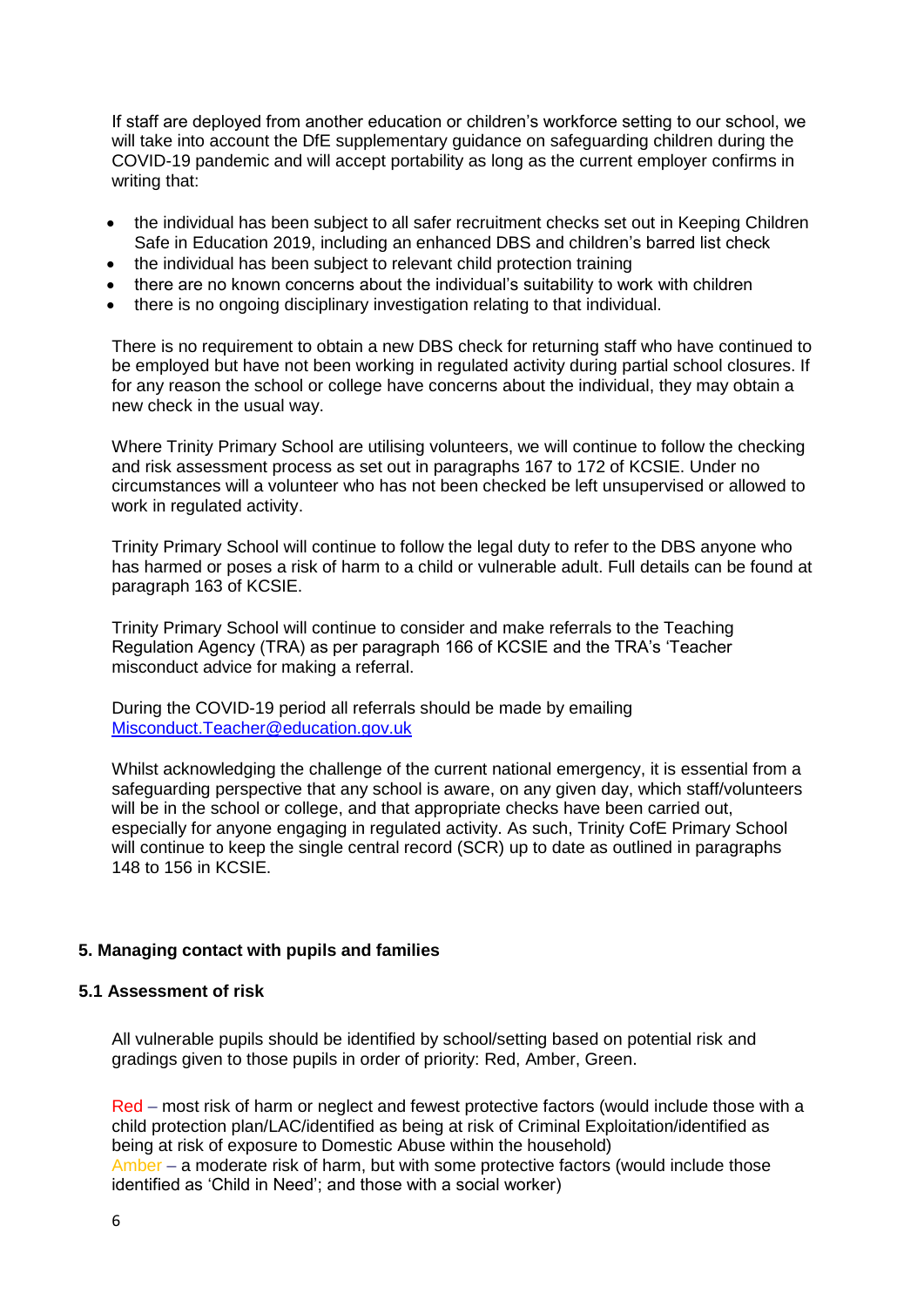Green– some concerns escalating or unmet needs; or have been red or amber and require monitoring.

These levels would be specific to your school and be based on factors that relate to those pupils within your catchment. You may not have any pupils who fall into the above categories (CP/CIN) but can still be graded using the above flagging system. You may also consider adding your pupils with SEND into these categories.

If a child has an allocated social worker, it is advised that you liaise with that person to ensure that they are aware of whether the child is attending school or not and to agree the level of contact required and how this is carried out.

Pupils can be moved between the categories, depending on the intelligence and information available to your setting. If schools need to close, risk factors may be higher and may warrant a higher grade than usual.

#### **5.2 Suggested contact for vulnerable pupils**

# RED

- Daily email or other platforms such as ClassDojo, to all parents/carers to notify them of school updates and provide parents with information to signpost for support,
- Plus a twice weekly phone call/virtual contact with parents to ascertain if any further support is required and to ascertain that the pupil is safe. Ideally, this would be undertaken by the Designated Safeguarding Lead but if this is not possible, then a Deputy DSL or member of the Senior Leadership Team would be appropriate.
- (Any information or intelligence to support that a child may be at potential risk, to be reported to the designated social worker)

# AMBER

- Daily email or other platforms such as ClassDojo, to all parents to notify them of school updates and provide parents with information to signpost for support
- Plus a weekly phone call to parents to ascertain if any further support is required and that the pupil is safe. Ideally, this would be undertaken by the Designated Safeguarding Lead but if this is not possible, then a Deputy DSL or member of the Senior Leadership Team would be appropriate
- (Any information or intelligence to support that a child may be at potential risk, to be reported to the designated social worker or FPOC)

#### GREEN

 Daily email or other platforms such as ClassDojo, to all parents to notify them of school updates and provide parents with information to signpost for support. No further contact required.

Schools may also wish to consider setting up a dedicated email address that is monitored by DSLs so that any can make contact if they have any worries or concerns relating to themselves or others.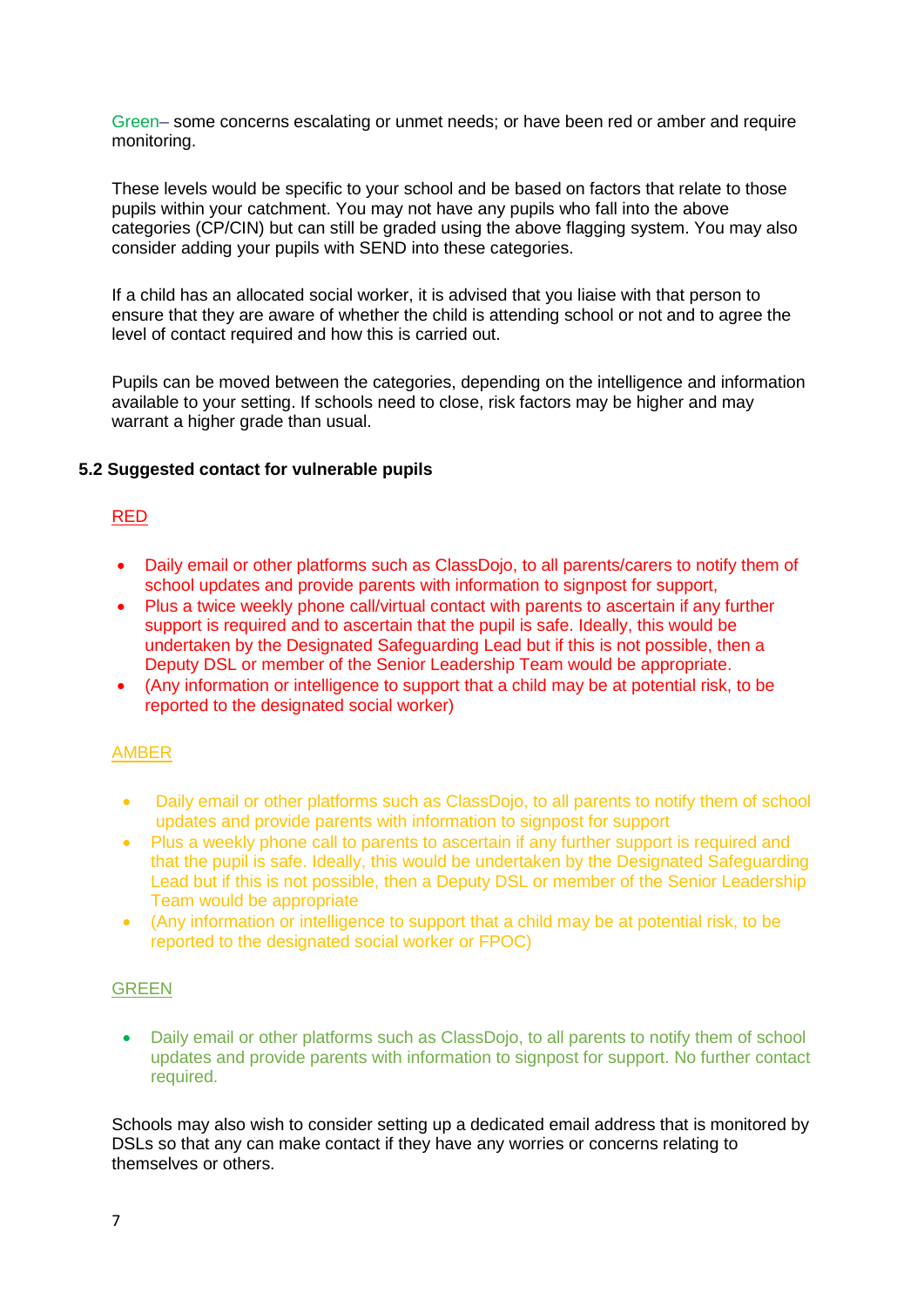#### **5.3 Multi-agency safeguarding arrangements**

For the most vulnerable pupils, staff should attend CP and CIN meetings where possible. These are currently being held remotely. If you are unable to attend, it is vital that a report is submitted.

Strategy meetings also continue to be held and DSLs should undertake their duties in the same way as before, but meetings will be held virtually.

For advice relating to reporting procedures, please refer to your school/setting Child Protection and Safeguarding Policy.

#### **5.6 Conducting 'Virtual' contact with children and their families**

#### **All use of technology should continue to be in line with schools' e-safety policies.**

A written record of all contact with vulnerable pupils and their parents/carers should be made and retained in accordance with current regulations. This record should include:

- Any concerns or worries raised by the child (speak directly to them.)
- Any concerns or worries raised by the parent/carer
- Summarise the situation as reported
- Note any actions that need to be undertaken

When contact is made using telephones or social media platforms or apps, where possible, please use school equipment, rather than personal devices.

Please ensure that children and parents/carers are appropriately dressed and in a communal area of their home. No interaction should take place if the child is in a bedroom or bathroom.

Staff should be mindful of confidentiality and, under no circumstances, should they carry out any conversations in the presence of their own family members at home.

Staff should be appropriately dressed following the same dress code that is implemented in their usual workplace.

Staff need to be aware of their surroundings and what can be viewed in their home environment. If possible, they should use the background 'dimming' facility on video links.

In the same way as home visits, if there are concerns around sole contact with a child or parent/carer, schools could consider having joint contact through call conferencing facilities.

#### **6. School 'attendance' and engagement**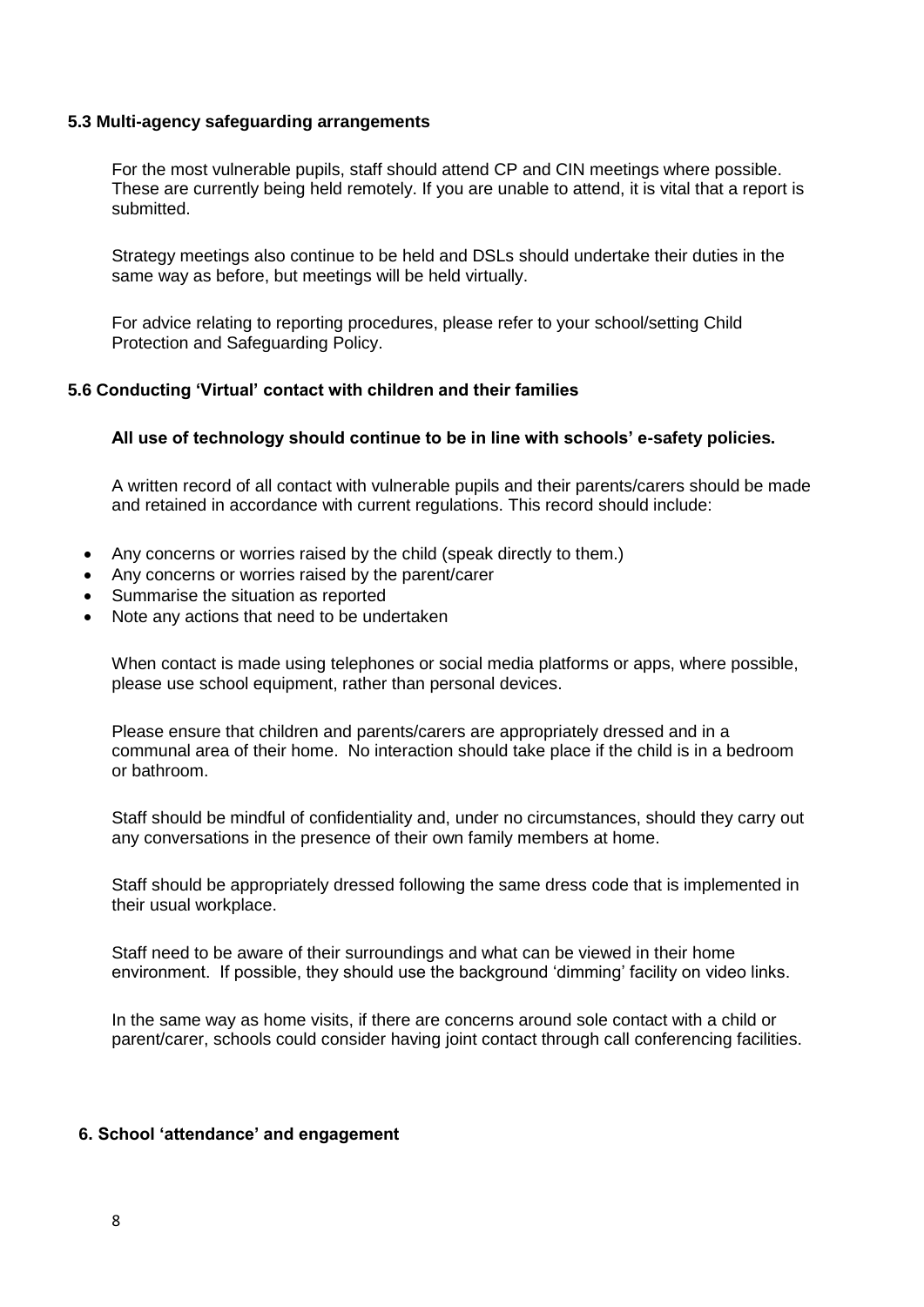If a child is expected to attend school but does not arrive, normal procedures should be followed.

If school staff are not able to make contact with the parent/carer, keep trying for the rest of the school day. Follow usual Education Welfare procedures for children not in school and alert the DSL if you are a deputy DSL.

If children are being cared for and educated at home and routine contact is not maintained or a parent/carer does not engage, you should take all reasonable steps to speak to the parent/carer. If this is not successful, please inform the School's assigned Education Welfare Officer.

Education Welfare Officers will be in regular contact with schools to monitor engagement with distance learning arrangements and to review the attendance of vulnerable children.

Schools and colleges should continue to notify social workers where children with a social worker do not attend. They should also continue to follow non -attendance procedures with any parent or carer whose child has been expected to attend and doesn't. To support the above, schools and colleges should take the opportunity when communicating with parents and carers to confirm emergency contact numbers are correct and ask for any additional emergency contact numbers where they are available.

Parents and carers will not be penalised if their child does not attend educational provision. Section 444(1) and 1(A) of the Education 1996 has been disapplied and will be reviewed on 31<sup>st</sup> May 2020.

Schools and colleges should resume taking their attendance register from 1 June and continue to complete the online Educational Setting Status form which gives the Department for Education daily updates on how many children and staff are attending.

If you have concerns of significant harm report to the named Social Worker or contact FPOC on 0345 6789021. If you feel the child is at risk of immediate harm, report to police. For nonurgent welfare concerns, with parental consent, you can email the MARF to [compass.referrals@shropshire.gov.uk](mailto:compass.referrals@shropshire.gov.uk)

# **7. Online safety in Trinity CofE Primary School**

Trinity CofE Primary School will continue to provide a safe environment, including online. This includes the use of an online filtering system.

Where students are using computers in school, appropriate supervision will be in place.

# **Children and online safety away from Trinity CofE Primary School**

It is important that all staff who interact with children, including online, continue to look out for signs a child may be at risk. Any such concerns should be dealt with as per the Child Protection & Safeguarding policy and where appropriate referrals should still be made to children's social care and as required, the police.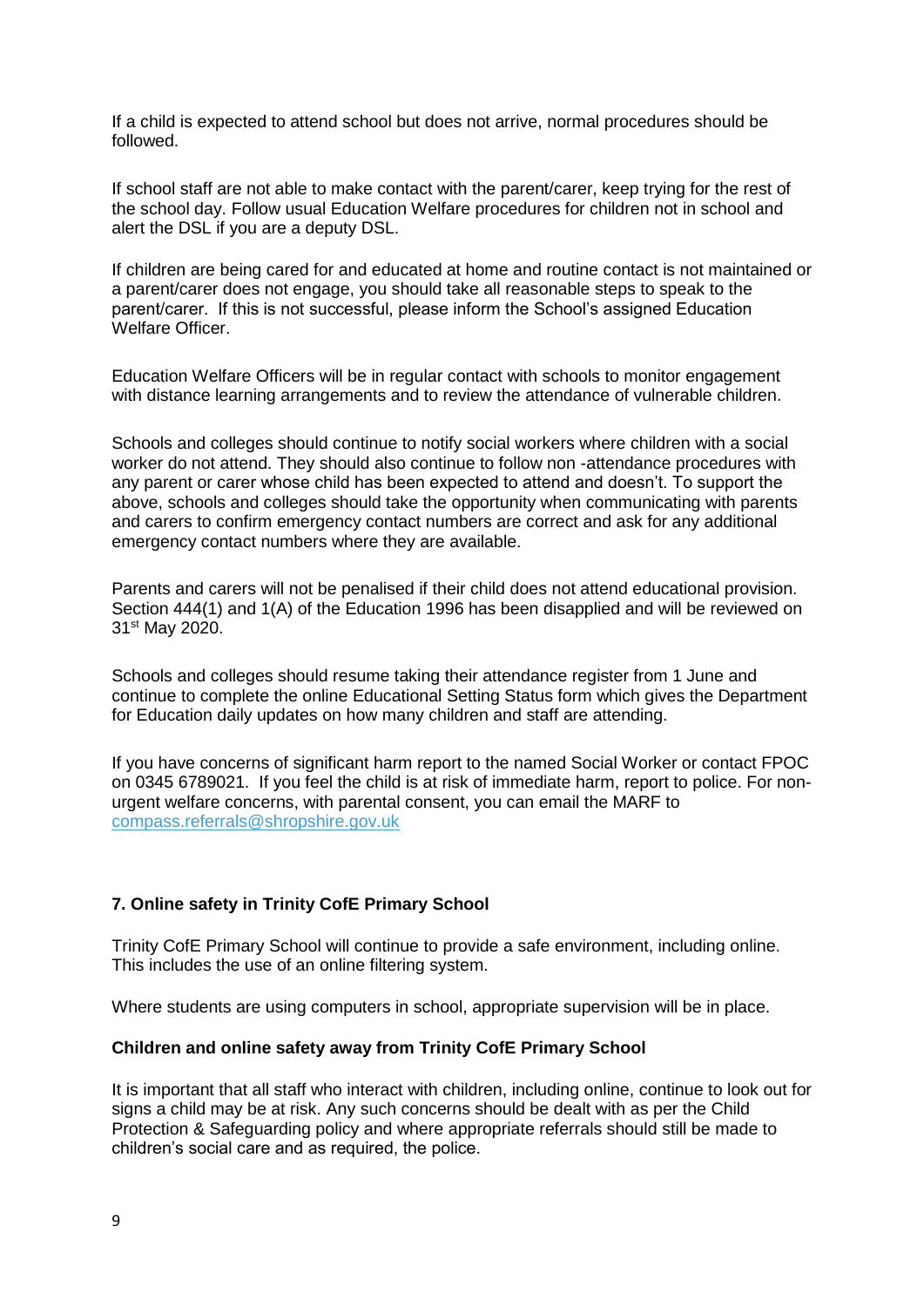Online teaching should follow the same principles as set out in the school's code of conduct.

Trinity CofE Primary School will ensure any use of online learning tools and systems is in line with privacy and data protection/GDPR requirements.

The principles set out in the quidance for safer working practice for those working with [children and young people in education settings](https://www.saferrecruitmentconsortium.org/) published by the Safer Recruitment Consortium will be referred to in order to help schools and colleges satisfy themselves that their staff behaviour policies are robust and effective.

There is no expectation that teachers should live stream or provide pre-recorded videos. Schools and colleges should consider the approaches that best suit the needs of their children and staff.

Below are some things to consider when delivering virtual lessons, especially where webcams are involved:

- Staff and children must wear suitable clothing, as should anyone else in the household
- Any computers used should be in appropriate areas, for example not bedrooms and if possible the background should be blurred
- Any live classes should be recorded so that if any issues were to arise, the video can be reviewed
- Live classes should be kept to a reasonable length of time, or the streaming may prevent the family 'getting on' with their day
- Language must be professional and appropriate, including any family members in the background
- Staff must only use platforms specified by senior managers and approved by our IT network manager/provider to communicate with pupils
- Staff should record, the length, time, date and attendance of any sessions held.

Teaching staff will continue to use an established portal which is password protected online on the school website for setting and sharing work, and communicating with parents and pupils.

Staff will only use a specific work email address, home-learning@trinity.shropshire.sch.uk, to communicate with others for professional/parental communications. Parents can only communicate with teachers via the contact forms on the secure website which is linked to the home-learning email address. The School will provide weekly updates through the school's Week Ahead and place online for parents to access.

We signpost parents/carers to the following websites for advice and guidance:

- **•** [Thinkuknow](http://www.thinkuknow.co.uk/)
- [Parentinfo](https://parentinfo.org/)
- NSPCC
- DfE Cyberbullying
- AccidentalOutlaw
- LifeinLikes

Trinity CofE Primary School will continue to receive IT Support through Woodlands ICT to maintain safe IT arrangements.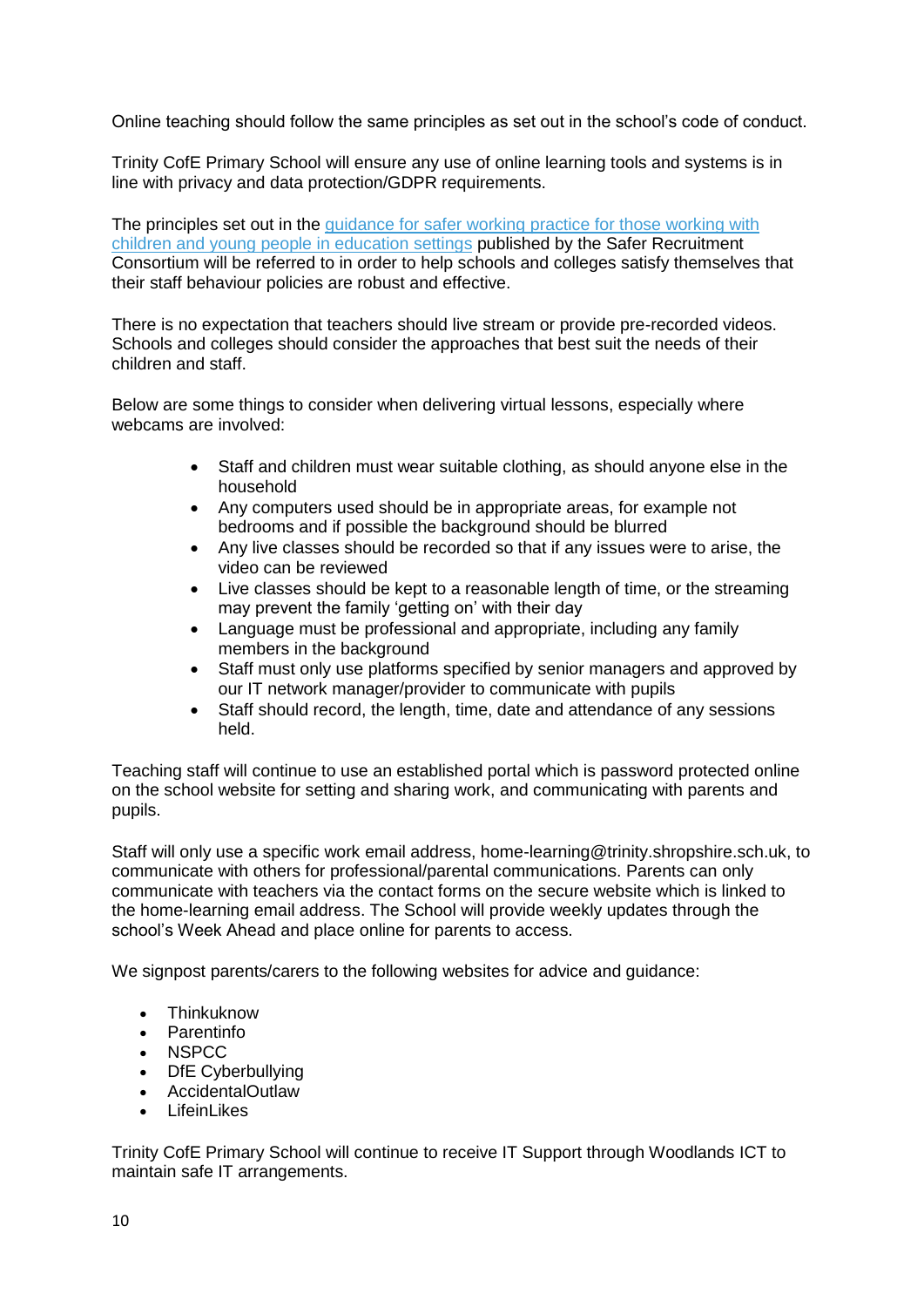# **8. Supporting children in school**

Trinity CofE Primary School is committed to ensuring the safety and well-being of all its students.

We have completed a comprehensive risk assessment, which can been see on our website, for the wider re-opening of our school on June 1<sup>st</sup>, detailing the health and safety measures put in place for the return of more of our pupils to our setting. This risk assessment has been quality assured by Shropshire Council's Health & Safety Team.

Trinity Primary School will continue to be a safe space for all children to attend and flourish. The Headteacher will ensure that appropriate staff are on site and staff-to-pupil ratios are appropriate, to maximise safety.

Trinity Primary School will refer to the Government guidance for education and childcare settings on how to implement social distancing and continue to follow the advice from Public Health England on handwashing and other measures to limit the risk of spread of COVID19.

Trinity Primary School will ensure that where we care for children of critical workers and vulnerable children on site, we ensure appropriate support is in place for them. This will be bespoke to each child and recorded on the child's safeguarding file.

#### **9. Peer-on-peer Abuse**

Trinity CofE Primary School recognises that during the closure a revised process may be required for managing any report of such abuse and supporting victims**.** 

Where a school receives a report of peer on peer abuse, they will follow the principles as set out in part 5 of KCSIE and of those outlined within the Child Protection & Safeguarding policy.

The school will listen and work with the young person, parents/carers and any multi-agency partners required to ensure the safety and security of that young person.

Concerns and actions must be recorded on the child's safeguarding record and appropriate referrals made.

# **10. Supporting children's mental health and well-being**

Negative experiences and distressing life events, such as the current circumstances, can affect the mental health of children and their parents. Where they have children of critical workers and vulnerable children on site, and/or more children returning to school from 1 June onwards, schools and colleges should ensure appropriate support is in place for them.

DfE guidance on [mental health and behaviour in schools](https://www.gov.uk/government/publications/mental-health-and-behaviour-in-schools--2) will be used to help with identifying children who might need additional support, and to put this support in place. The guidance sets out how mental health issues can bring about changes in a child's behaviour or emotional state which can be displayed in a range of different ways, all of which could be an indication of an underlying problem. This can include for example being fearful or withdrawn; aggressive or oppositional; or excessive clinginess.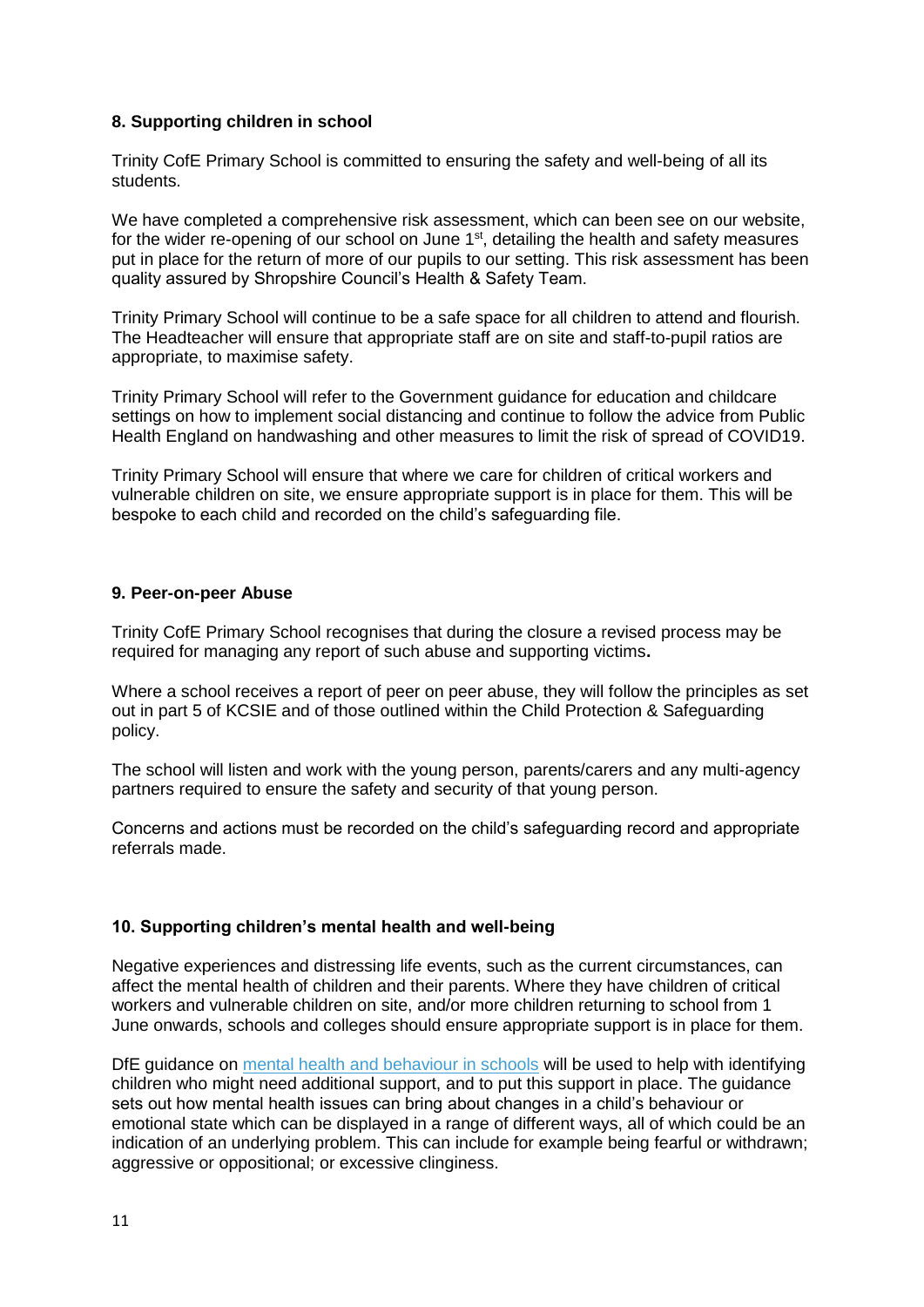Trinity CofE Primary School will support children by providing 1:1 discussion with our ELSA if required and we may use Targeted Early Help services to support some pupils. Some pupils who may be still at home will be supported over the phone.

Teachers should be aware of the impact the current circumstances can have on the mental health of those students/pupils (and their parents) who are continuing to work from home, including when setting expectations of childrens' work. The department has provided separate [guidance on remote education practices](https://www.gov.uk/guidance/remote-education-practice-for-schools-during-coronavirus-covid-19) during the coronavirus outbreak.